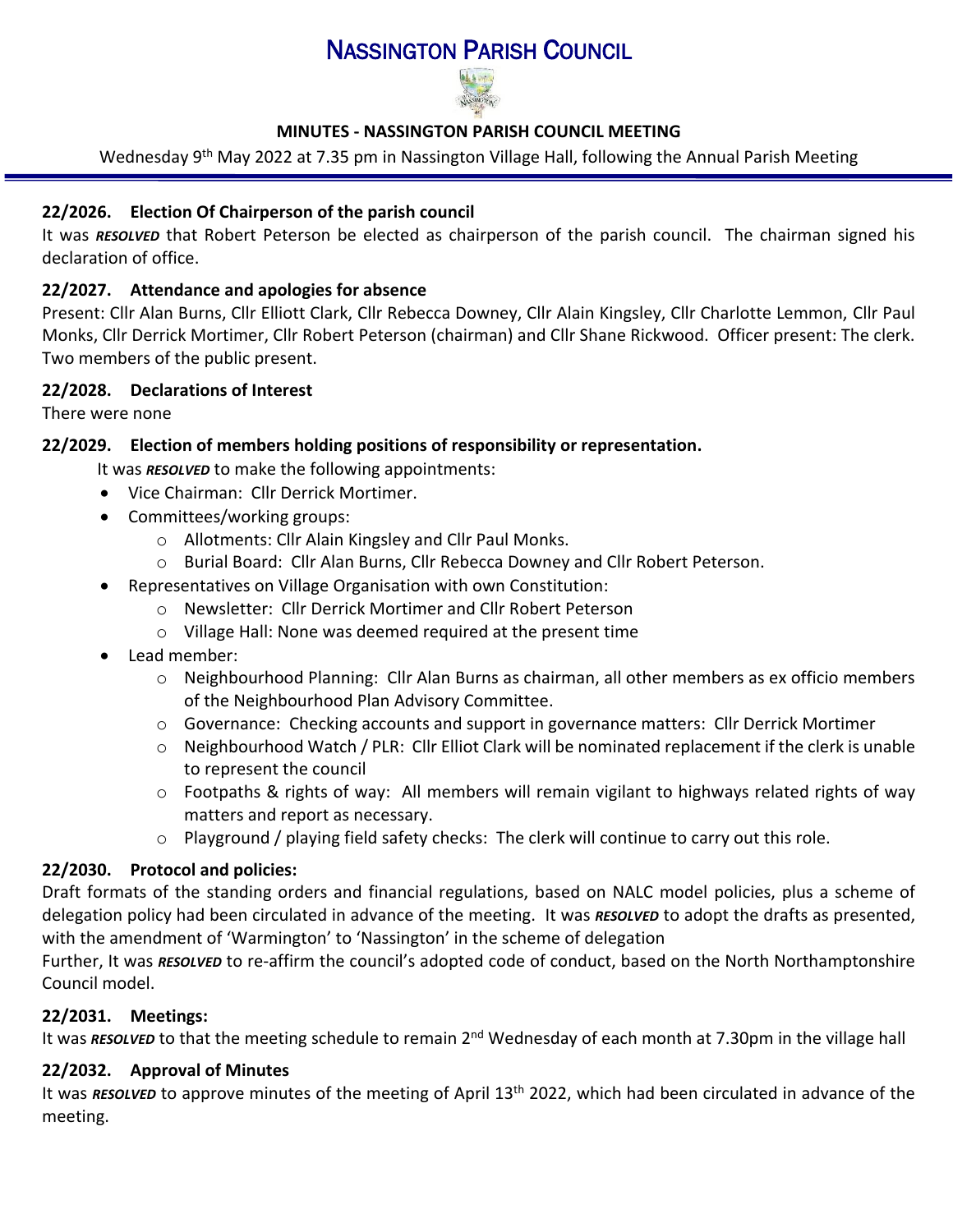#### **22/2033. Questions or address from members of the public:**

There were no questions.

#### **22/2034. Neighbourhood Plan:**

Re-confirmation of advisory group meeting 30<sup>th</sup> May 2022 7.30pm. All members invited to attend, but only those previously appointed to advisory sub-committees expected to attend.

#### **22/2035. Planning and Development:**

- a) Change of use of land to the west of Jacks Green at Rockingham Forest Park to provide a range of tourist accommodation (caravan lodges) along with the construction of a facilities building, with supporting infrastructure, including hard standing bases with drainage and service provision and landscape planting | Rockingham Forest Park Wansford Road Kings Cliffe : It was noted that the annually returning curlews which nest within the vicinity of the proposed development have not been included in the biodiversity report. The birds are amber listed under the UK Birds of Conservation Concern (BoCC) compilation and a UK Biodiversity Action Plan priority species. Members will further familiarise themselves with the issues raised in the planning application and if necessary, request that the application be agendaed for the June meeting of the parish council. The applicant should be invited to attend a meeting [*NB this has been superseded since the meeting by the council being invited to a site meeting]*
- b) North Northamptonshire Strategic Plan Scope and Issues Consultation : Opportunity to become involved in first steps towards replacement of the current Joint Core Strategy and emerging East Northants Local Plan. The response would include the council's preference for future consultation workshops to take place in the evening. The council will emphasise the need for: a cohesive approach; safeguarding rural communities whilst allowing managed development needed in a community; on demand public transport to support green initiatives and building stronger communities; support for safe walking and cycling routes; plus biodiversity protection and enhancement

## **22/2036. Governance Matters:**

a) The insurance renewal is due on June 1st 2022. Advice from the council's previous longstanding broker indicate that premiums have risen sharply. The underwriter from whom the council bought cover in 2021 has withdrawn from the market for repeat or new business. The broker who dealt with the insurance last year reiterated market conditions as bullish.

The clerk has obtained one quote. Recent renovation works to the pavilion at the playing field leased to the cricket club necessitate a revaluation of that building before final quotes are received. The clerk will circulate full details to all members prior to the end of May renewal deadline. It was *RESOLVED* to authorise a spend of up to £1,600.

- b) It was *RESOLVED* that Cllr Elliot Clark and Cllr Alain Kinglsey be nominated as additional members permitted to carry out authorisation of online bank payments with Unity Trust Bank. Existing members are Cllr Rebecca Downey, Cllr Charlotte Lemmon, Cllr Robert Peterson and Cllr Shane Rickwood.
- c) It was agreed to permit bank access only for person nominated per item 2029 above to allow for governance and scrutiny, but not allowing transaction authorisation or setting up. It was *RESOLVED* that Cllr Derrick Mortimer be nominated as having access to view only on the council's bank account
- d) It was *RESOLVED* to re-affirm payment of salary by standing order and pension payments and electricity by direct debit, in accordance with Financial Regulation 6.7 and 6.8
- e) The internal audit feedback had been received and circulated, but only shortly before the meeting. The clerk confirmed that there are no matters arising from the audit that require addressing urgently. The report will be shared with members and re-agendaed for the meeting in June.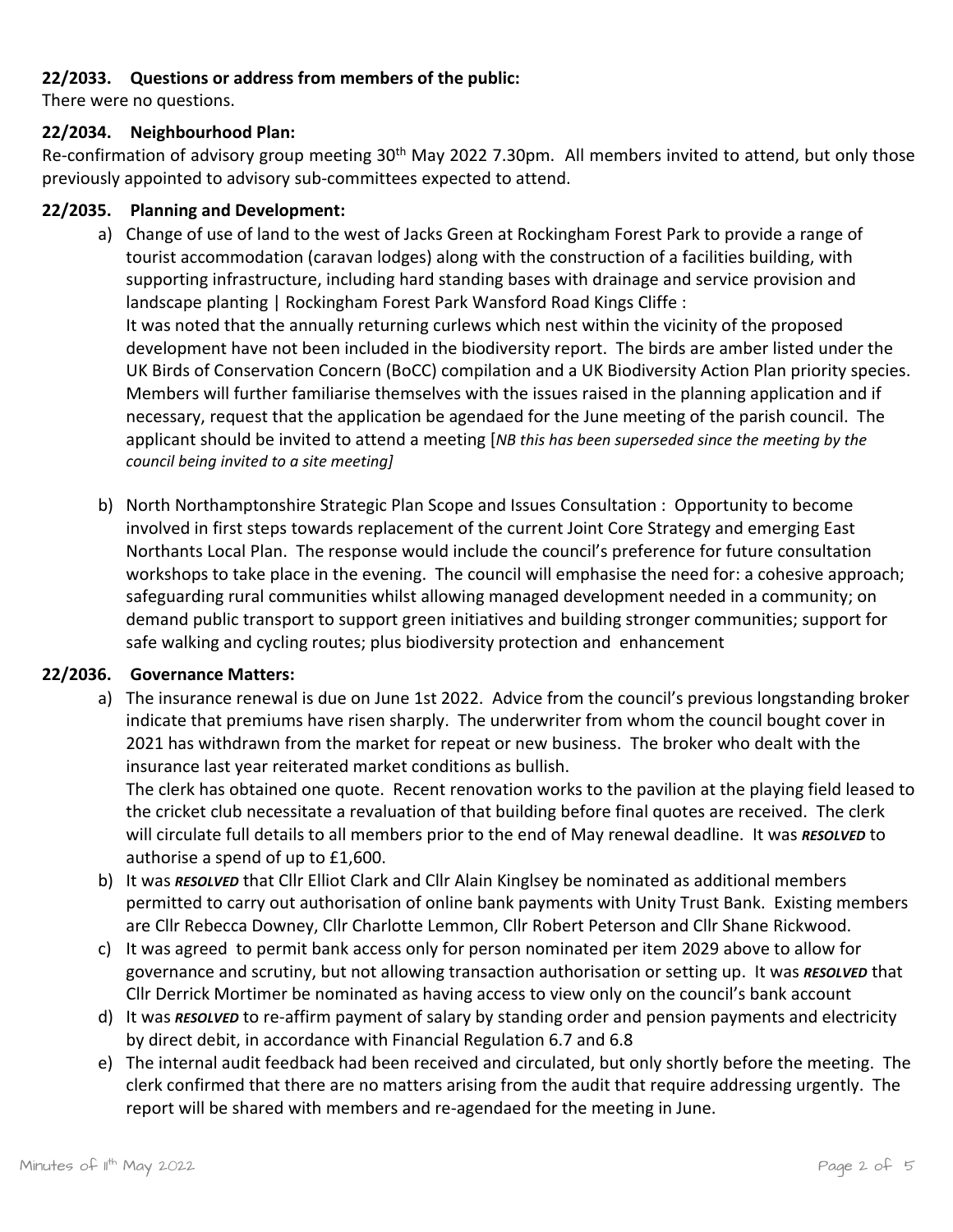# **22/2037. Playing field / Cricket club**

- a) There was a discussion to provide absolute cclarification of exact requirements to support granting of equipment to Nassington cricket club purchase of strimmer and brush cutter as per March discussions. It was agreed that the terms of the granting of the equipment would include: the recipients (i.e. The cricket club) must contract to insure the donated equipment, to repair it as necessary, follow the manufacturers' maintenance requirements, follow necessary familiarisation and/or training requirements, ensure all users are safe at all times, no under 18s to use the equipment, keep secure at all times, only to be used on council land, PPE to be worn and all activities to be risk assessed and all HSE guidance adhered to. The clerk was instructed to draft an agreement for signing by both parties.
- b) The details of the ride on mower and the strimmer equipment requested by and to be gifted to Nassington Cricket Club had been circulated with the agenda. It was *RESOLVED* to procure these items and grant them free of charge to the cricket club for maintenance of the grass at the playing field including cricket playing area, children's play area, gym area and to cut back any vegetation encroaching from the copse areas surrounding the playing field, especially alongside the zip slide.
- c) Summer Outreach project: It was agreed to support Freedom Leisure with its sports, games and crafts pop-up activity at the playing field in August aimed at 8-13 year olds. This is likely to be the first two Tuesdays of (state) school summer holidays.

## **22/2038. Community / Projects:**

- a) Allotments:.
	- Open gardens: It was agreed that the council will allow inclusion of the allotments in the village Open Gardens event being organised by the church. A warning sign advising people to take care and that they are entering at their own risk would be erected.
	- A number of new allotment holders have taken up plots and improved them greatly. As a result, a large amount of rubbish has accumulated and is ready for collection. One allotment containing a significant amount of detritus will require clearing. A skip or a clearance company will be necessary.
	- It was agreed that the allotments will be further inspected on 12<sup>th</sup> June.
- b) Jubilee party: There was an update on the plans for the jubilee celebrations.
- c) A message of thanks for the grant donation had been received from Nassington Preschool along with a photograph to show the works carried out.
- d) It was *RESOLVED* to make a donation of £500 to Oundle Volunteer Action, who had presented to the Annual Parish Meeting earlier in the evening.

## **22/2039. Community Matters / clerks report:**

A discussion ensued regarding matters that had recently become known regarding the situation regarding the newly built housing association properties at Fenn Close. The clerk reported the parish council had provided the housing association with some land registry maps which detailed ownership of various pockets of land in the vicinity of the footpath that runs from the north end of The Drove to west of the properties in Sewter Gardens. Snowdon Homes, the builder of the new Fenn Close properties, entered into an arrangement with landowners to 'mole' foul water facilities to an existing drain that runs beneath the footpath. Land registry records indicate that the land including the footpath is orphaned/unregistered. It is possible to raise an indemnity insurance in case an owner claims rights to the land and disputes the sewer pipe, but not if is local authority land – indemnity insurers will not cover for that scenario. The various parties involved with the affordable housing are working with North Northamptonshire Council to establish whether there might be legacy ownership historically from when East Northamptonshire Council owned the land, now The Drove and currently owned by a separate housing association.

The parish council expressed its huge disappointment with the situation which is causing financial hardship and distress to people, who were initially under the impression they would have moved earlier in the year. The council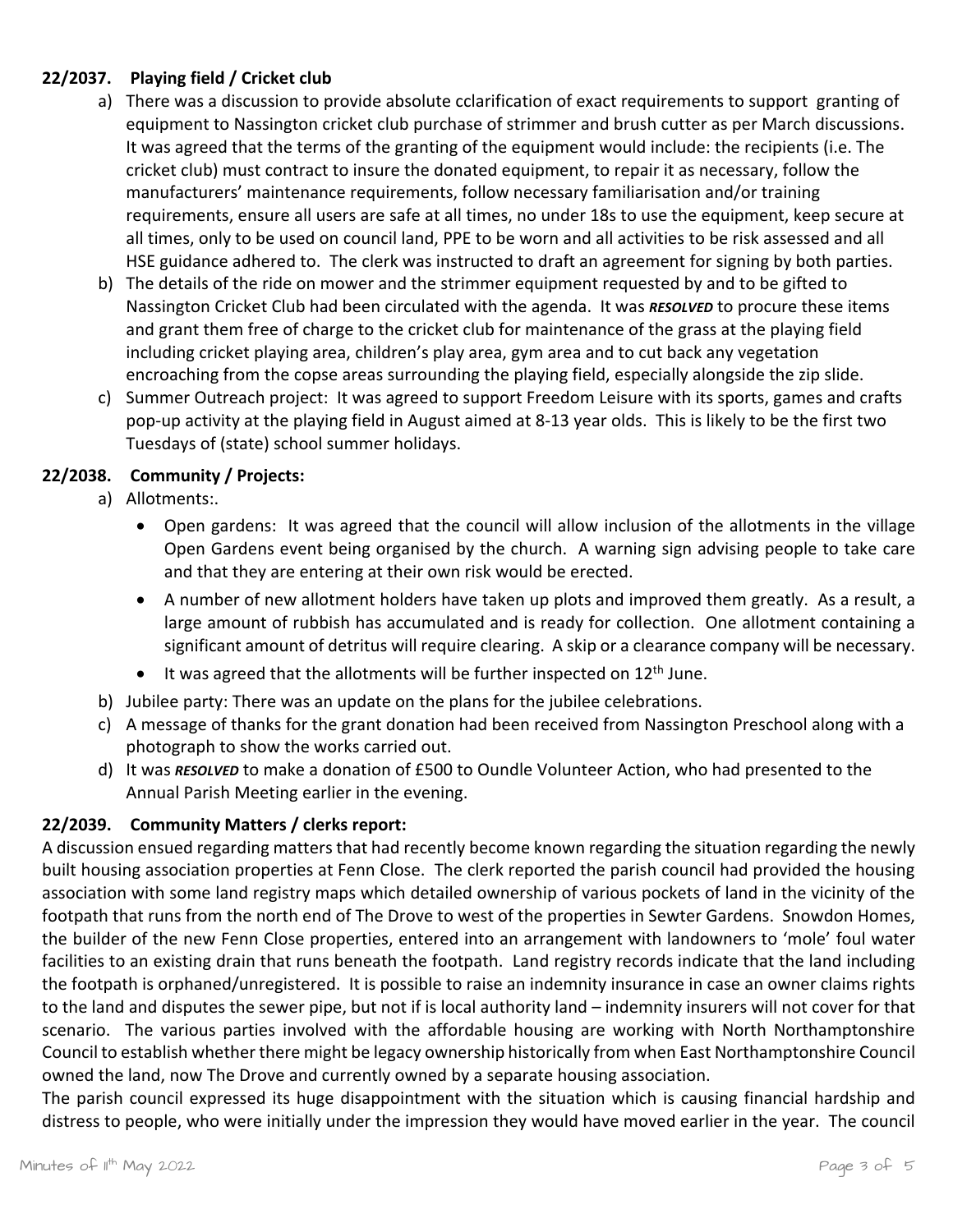will escalate the matter to the Unitary ward members and invite the various parties to the next parish council meeting for an explanation of the matter.

#### **22/2040. Financial matters:**

- a) It was *RESOLVED* to approve cost of £154 (40% of total cost) for clerk to attend the SLCC annual conference in the autumn over two days.
- <span id="page-3-1"></span><span id="page-3-0"></span>b) It was *RESOLVED* to approve the following invoices accounts for payment or paid under delegated authority:

| Goods/Service                  | Payee            | <b>Nett</b> | Gross    | Power                                             |
|--------------------------------|------------------|-------------|----------|---------------------------------------------------|
| <b>Grass cutting</b>           | Plough           |             | 220.00   | HA <sup>i</sup> S96 PHA <sup>ii</sup> S164        |
| $\mathbf{u}$<br>$\mathbf{u}$   | $\boldsymbol{u}$ |             | 250.00   | $LGAiv$ 136                                       |
| Map printing                   | Easiprint        | 7.80        | 9.36     | Localism T&C PA<br>1190S61F(1),(2) <sup>iii</sup> |
| SLCC membership (Part)         | <b>SLCC</b>      |             | 79.56    | $LGA^{iv}$ 111                                    |
| Pathway                        | <b>AMT</b>       | 4,790.00    | 5,748.00 | HA <sup>v</sup> S96 PHAii S164                    |
| Jubilee sundries               | Amazon           | 8.32        | 9.98     | $LGA^{\prime\prime}$ 145                          |
| Jubilee sundries               | Amazon           | 7.11        | 8.52     | $LGA^{\prime\prime}$ 145                          |
| Jubilee sundries               | Amazon           | 3.32        | 3.99     | $LGA^{iv}$ 145                                    |
| Prizes for jubilee             | Amazon           | 13.28       | 15.94    | $^{LGAiv}$ 145                                    |
| Jubilee sundries               | Amazon           | 9.99        | 11.99    | LGAiv 145                                         |
| Stationery                     | Amazon           | 11.12       | 13.35    | $^{LG A/V}$ 111                                   |
| Jubilee sundries               | Amazon           | 14.99       | 17.99    | $LGA^{iv}$ 145                                    |
| Paid by so/dd                  |                  |             |          |                                                   |
| Electricity                    | <b>SSE</b>       | 112.55      | 118.17   | PC Act and Highways Actv                          |
| Staff costs                    |                  |             | 715.98   | $LGAvii$ 112                                      |
| Paid by card                   |                  |             |          |                                                   |
| TENS licence for jubilee       | <b>NNCviii</b>   | 21.00       | 21.00    | $LGA^{\prime\prime}$ 145                          |
| Games hire balance             | PlayChest        | 49.58       | 59.50    | $LGA^{\prime\prime}$ 145                          |
| Prizes for jubilee             | Sophie allport   | 80.75       | 96.90    | $LGA^{\prime\prime}$ 145                          |
| Games hire                     | Rent event       |             | 30.60    | $LGA^{\prime\prime}$ 145                          |
| Prizes for jubilee             | Etsy             |             | 37.00    | $LGA^{\prime\prime}$ 145                          |
| Beanbags hire                  | <b>RU Comfy</b>  | 211.88      | 254.26   | $LGA^{\prime\prime}$ 145                          |
| <b>Ballooons &amp; bunting</b> | party place      | 155.38      | 186.45   | $LGA^{\prime\prime}$ 145                          |
| Gazebo                         |                  | 283.33      | 339.99   | $LGA^{\prime\prime}$ 145                          |
| Land reg enquiry               | Land registry    |             | 6.00     | Localism T&C PA<br>$1190S61F(1)$ , $(2)^{ix}$     |

PLUS TRANSFER £35,000 to Nationwide account

## **22/2041. Official announcements, notices or reports / Correspondence / representations of note:**

- 75<sup>th</sup> NALC Conference 1<sup>st</sup> October 2022
- SLCC 50<sup>th</sup> conference: Agree 2<sup>nd</sup> and 3<sup>rd</sup> November
- An anonymous paper with unsubstantiated references to the planning application at Jacks Green had been received at the clerk's address